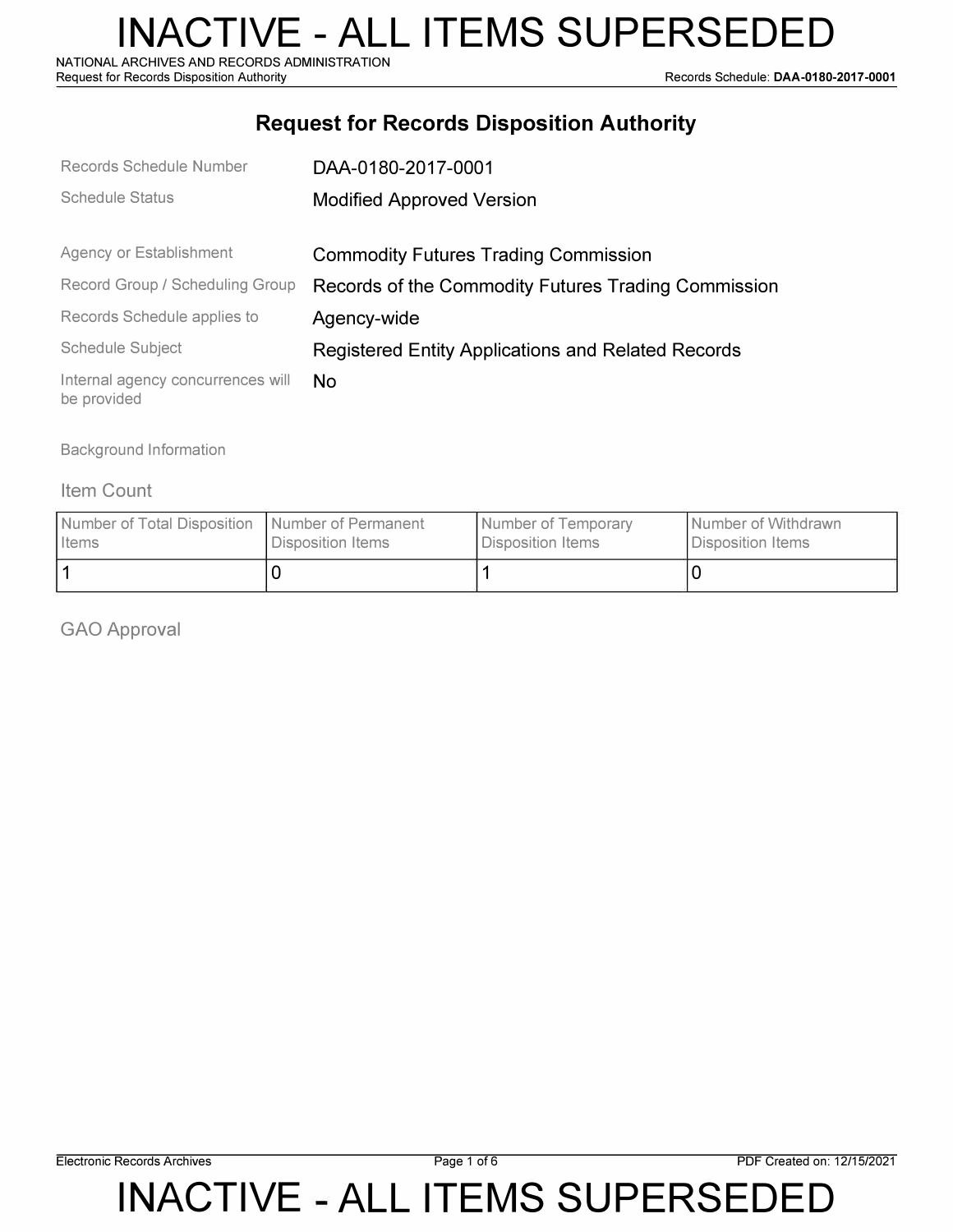## **INACTIVE - ALL ITEMS SUPERSEDED**

**NATIONAL ARCHIVES AND RECORDS ADMINISTRATION** 

**Request for Records Disposition Authority Records Schedule: DAA-0180-2017-0001** 

### **Outline of Records Schedule Items for DAA-0180-2017-0001**

Sequence Number

1

Registered Entity Applications and Related Records Disposition Authority Number: DAA-0180-2017-0001-0001

**Electronic Records Archives Page 2 of6 PDF Created on: 12/15/2021**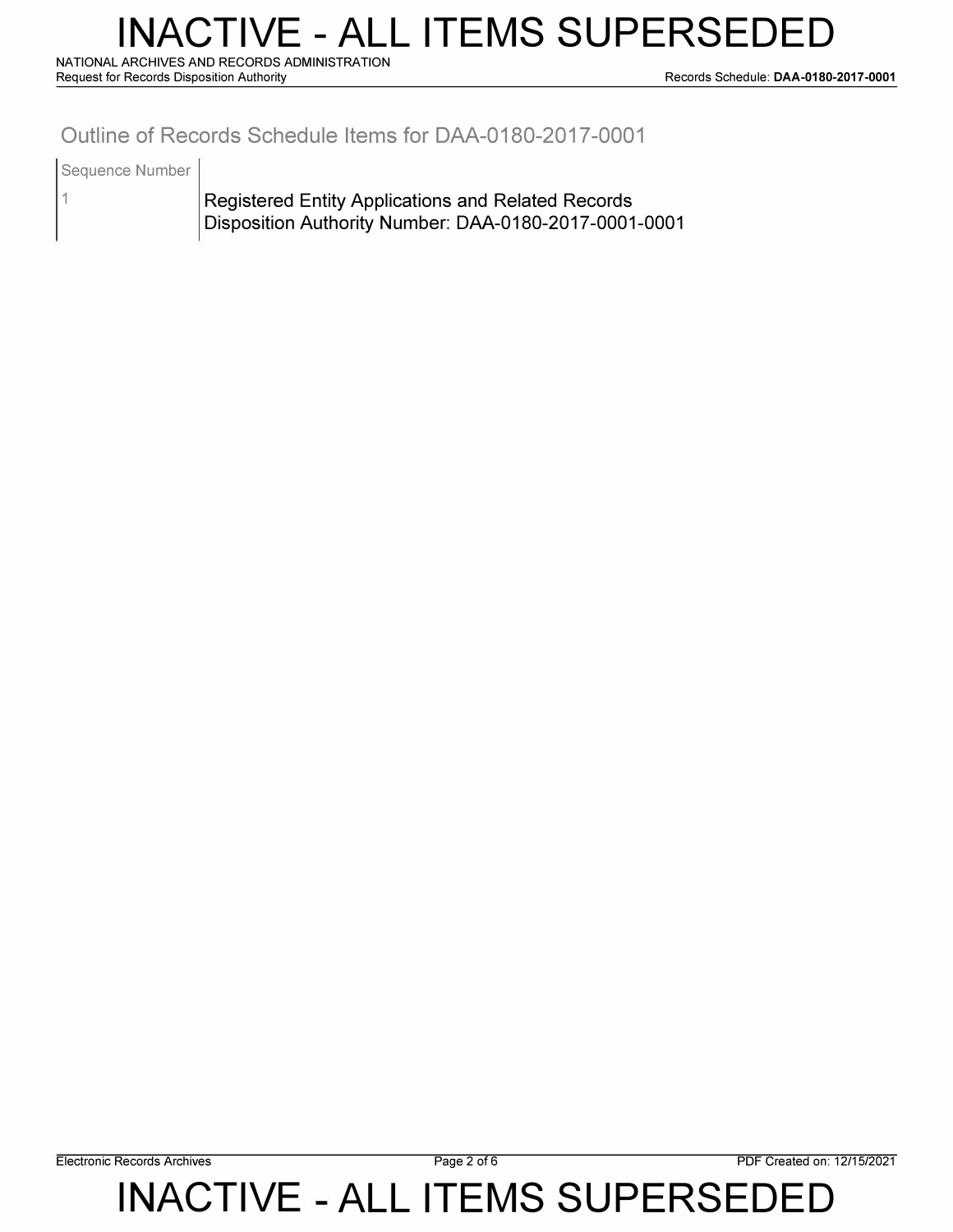# **INACTIVE - ALL ITEMS SUPERSEDED**

**NATIONAL ARCHIVES AND RECORDS ADMINISTRATION** 

**Request for Records Disposition Authority Records Schedule: DAA-0180-2017-0001** 

#### **Records Schedule Items**

| Sequence Number |                                                                                                                                                                                                                                                                                                                                                                                                                                                                                                                                                                                                                                                                                                                                                                                                                                                                                                                                                                                                                                                                                                                                                                                                                                                                                                                                                                                                        |                                                                                                                                                                             |  |  |  |
|-----------------|--------------------------------------------------------------------------------------------------------------------------------------------------------------------------------------------------------------------------------------------------------------------------------------------------------------------------------------------------------------------------------------------------------------------------------------------------------------------------------------------------------------------------------------------------------------------------------------------------------------------------------------------------------------------------------------------------------------------------------------------------------------------------------------------------------------------------------------------------------------------------------------------------------------------------------------------------------------------------------------------------------------------------------------------------------------------------------------------------------------------------------------------------------------------------------------------------------------------------------------------------------------------------------------------------------------------------------------------------------------------------------------------------------|-----------------------------------------------------------------------------------------------------------------------------------------------------------------------------|--|--|--|
|                 | <b>Registered Entity Applications and Related Records</b>                                                                                                                                                                                                                                                                                                                                                                                                                                                                                                                                                                                                                                                                                                                                                                                                                                                                                                                                                                                                                                                                                                                                                                                                                                                                                                                                              |                                                                                                                                                                             |  |  |  |
|                 | <b>Disposition Authority Number</b>                                                                                                                                                                                                                                                                                                                                                                                                                                                                                                                                                                                                                                                                                                                                                                                                                                                                                                                                                                                                                                                                                                                                                                                                                                                                                                                                                                    | DAA-0180-2017-0001-0001                                                                                                                                                     |  |  |  |
|                 | Registered Entities include: - designated contract markets (DCM) - derivatives<br>clearing organizations (DCO) - swap execution facilities (SEF) - swap data<br>repositories (SDR) Records include applications, or amendments or supplements<br>to an application, for registration or designation as a registered entity submitted<br>in accordance with: 17 CFR $\S$ 38.3 and Appendix A to Part 38 (DCM); 17 CFR $\S$<br>39.3 and, Appendix A to Part 39 (DCO); 17 CFR § 37.3 and Appendix A to Part 37<br>(SEF); and 17 CFR § 49.3 and Appendix A to Part 49 (SDR). Records also include<br>Subpart C elections, which may be submitted by DCO applicants or registered<br>DCOs pursuant to 17 CFR § 39.31 and Appendix B to Part 39. The Dodd-Frank<br>Act of 2010 eliminated multi-lateral clearing organizations (MCOs), however, the<br>Commission, as of the writing of this schedule, still maintains some application<br>records of MCOs, which are covered by this schedule. Records also include DCO<br>registration exemption petitions submitted pursuant to CEA § 5b(h), which allows<br>the Commission to exempt a DCO for clearing swaps. Records may also include:<br>significant correspondence with the applicant about its application and exhibits;<br>copies of public comments; draft Commission orders; and staff work product<br>related to the review of the application. |                                                                                                                                                                             |  |  |  |
|                 | <b>Final Disposition</b>                                                                                                                                                                                                                                                                                                                                                                                                                                                                                                                                                                                                                                                                                                                                                                                                                                                                                                                                                                                                                                                                                                                                                                                                                                                                                                                                                                               | Temporary                                                                                                                                                                   |  |  |  |
|                 | Item Status                                                                                                                                                                                                                                                                                                                                                                                                                                                                                                                                                                                                                                                                                                                                                                                                                                                                                                                                                                                                                                                                                                                                                                                                                                                                                                                                                                                            | Inactive                                                                                                                                                                    |  |  |  |
|                 | Is this item media neutral?                                                                                                                                                                                                                                                                                                                                                                                                                                                                                                                                                                                                                                                                                                                                                                                                                                                                                                                                                                                                                                                                                                                                                                                                                                                                                                                                                                            | Yes                                                                                                                                                                         |  |  |  |
|                 | Do any of the records covered<br>by this item currently exist in<br>electronic format(s) other than e-<br>mail and word processing?                                                                                                                                                                                                                                                                                                                                                                                                                                                                                                                                                                                                                                                                                                                                                                                                                                                                                                                                                                                                                                                                                                                                                                                                                                                                    | <b>No</b>                                                                                                                                                                   |  |  |  |
|                 | <b>GRS or Superseded Authority</b><br>Citation                                                                                                                                                                                                                                                                                                                                                                                                                                                                                                                                                                                                                                                                                                                                                                                                                                                                                                                                                                                                                                                                                                                                                                                                                                                                                                                                                         | This item partially supersedes N1-180-00-001 /<br>502, specifically the authority for the following<br>records: "Exchange submissions for contract market<br>designations." |  |  |  |
|                 | <b>Inactive Status Explanation</b>                                                                                                                                                                                                                                                                                                                                                                                                                                                                                                                                                                                                                                                                                                                                                                                                                                                                                                                                                                                                                                                                                                                                                                                                                                                                                                                                                                     | This item is inactive because it was superseded by<br><b>New Disposition Authority Number:</b><br>DAA-0180-2019-0001-0001                                                   |  |  |  |
|                 | <b>Disposition Instruction</b>                                                                                                                                                                                                                                                                                                                                                                                                                                                                                                                                                                                                                                                                                                                                                                                                                                                                                                                                                                                                                                                                                                                                                                                                                                                                                                                                                                         |                                                                                                                                                                             |  |  |  |
|                 | <b>Cutoff Instruction</b>                                                                                                                                                                                                                                                                                                                                                                                                                                                                                                                                                                                                                                                                                                                                                                                                                                                                                                                                                                                                                                                                                                                                                                                                                                                                                                                                                                              | Textual records: Cut off at the end of the calendar<br>year in which the file is closed. Electronic records:<br>Cut off when the file is closed.                            |  |  |  |

**Electronic Records Archives Page 3 of6 PDF Created on: 12/15/2021**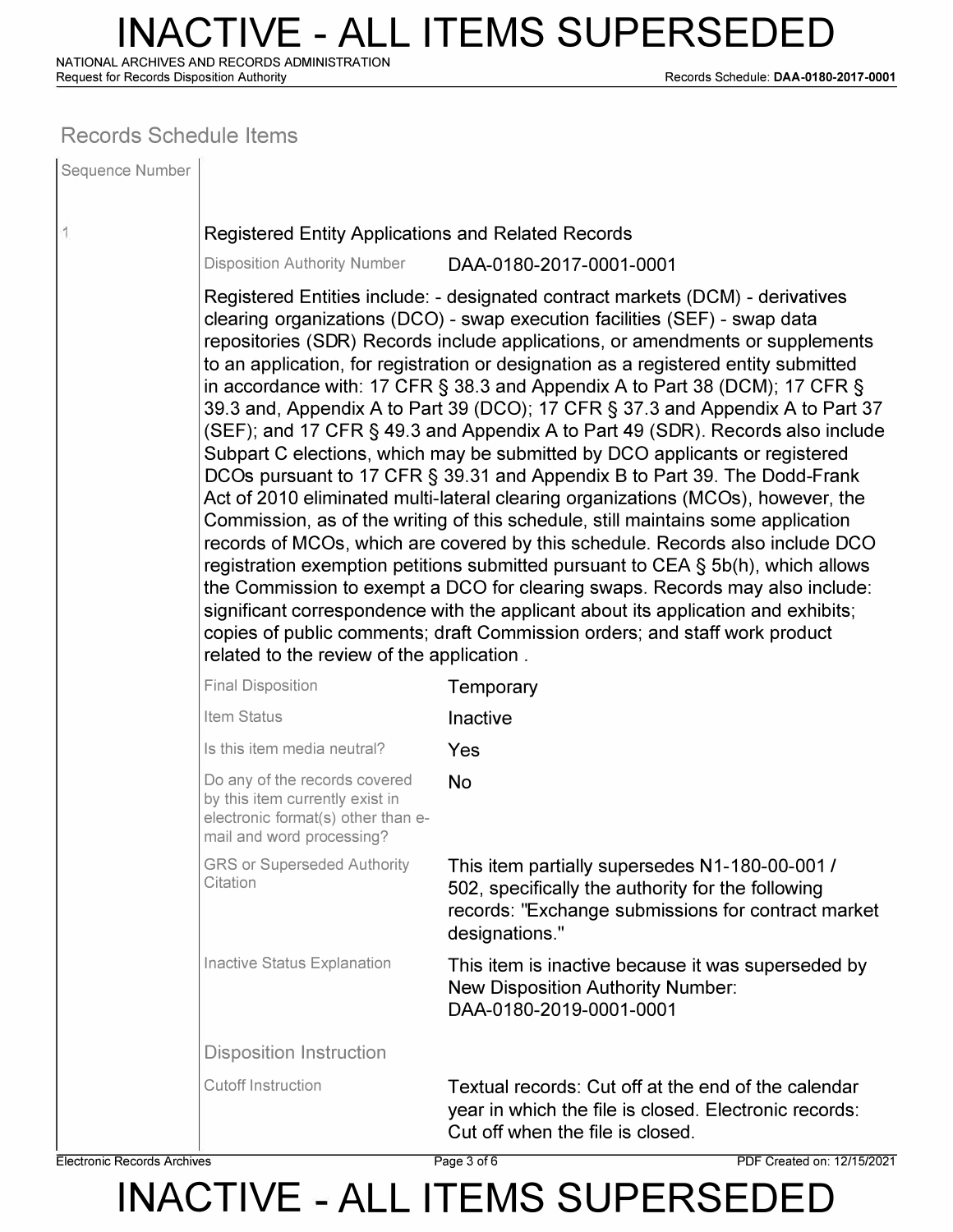# **INACTIVE - ALL ITEMS SUPERSEDED**

**NATIONAL ARCHIVES AND RECORDS ADMINISTRATION** 

**Request for Records Disposition Authority Records Schedule: DAA-0180-2017-0001** 

| Transfer to Inactive Storage | Textual records: Transfer to offsite records storage<br>when 3 years old or when volume warrants. |  |
|------------------------------|---------------------------------------------------------------------------------------------------|--|
| Retention Period             | Destroy 10 year(s) after cut off.                                                                 |  |
| Additional Information       |                                                                                                   |  |

GAO Approval **Not Required**